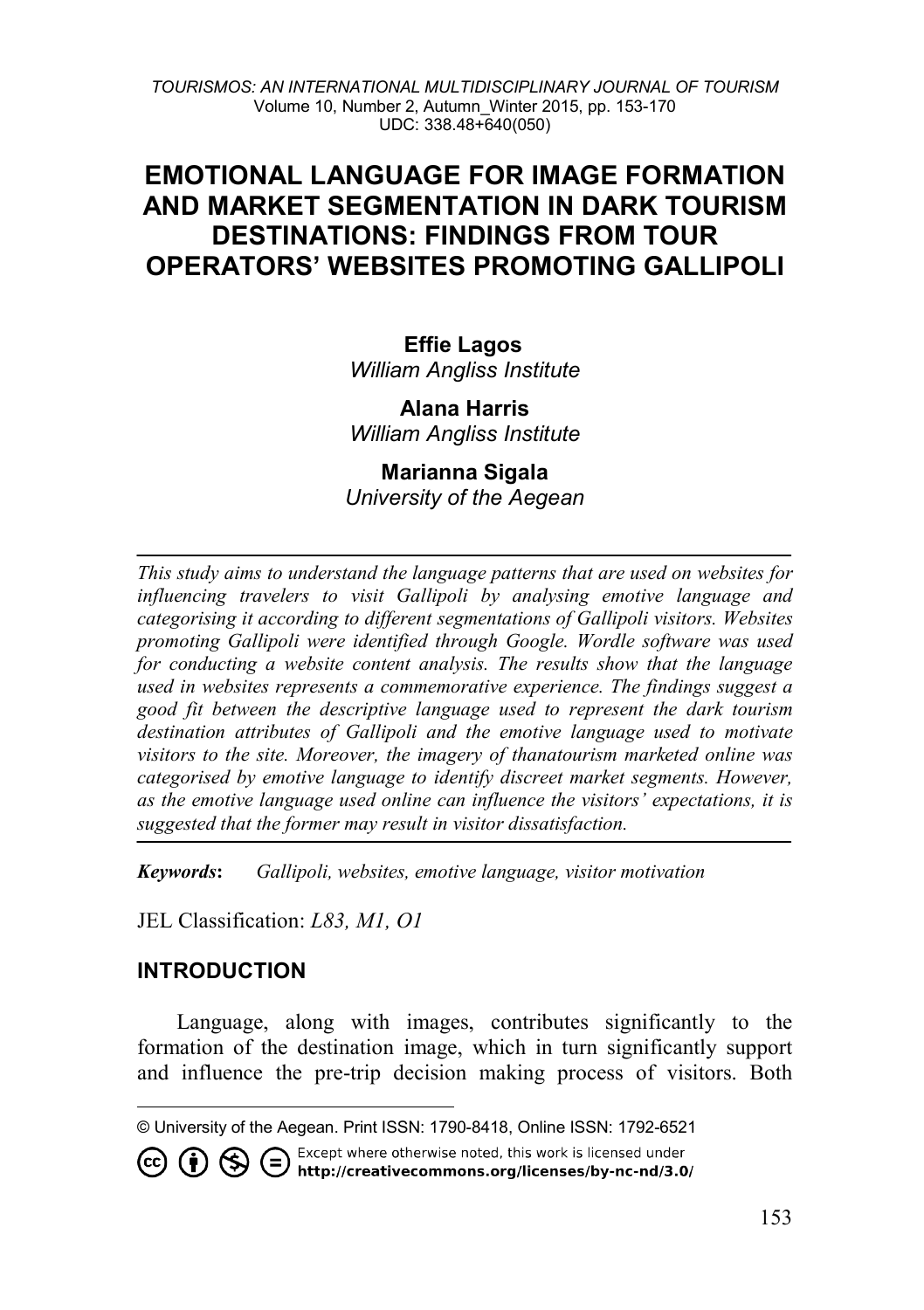relations have been researched over considerable time. For example, Gunn (1988) suggested that destination image formation can be organic (internal) or induced (external). Destination marketing organisations (DMOs) and tour operators are two of the external forces which provide these induced images in an attempt to influence the decision making process of travellers. From the internal perspective, destination image formation is generally accepted as having cognitive and affective aspects (Echtner and Ritchie 1991). The cognitive side involves applying intellectual function (reasoning, understanding and/or knowledge) to assess known facts or attributes. On the other hand, the affective images are developed through emotions, values and feelings, which are then linked to travel motivations (Baloglu and Brinberg 1997). These two sides of the destination image can impact consumer behaviour in a number of ways including intention to visit, preference, intention to revisit (Tasci and Gartner 2007).

Numerous studies have explored the use of images to elicit destination image formation including: television commercials (Pan 2009), photography (Morgan and Pritchard 1998), and motion pictures (Kim and Richardson 2003). However, few studies have investigated the role of emotive language in affective image formation and its subsequent implications for marketing. Choi, Lehto and Morrison (2007) highlight that image formation research is becoming more complex particularly with respect to the web presence from the supply side. In an on-line environment where the messages proffered by destination-based, commercial interests have less influence and sway than the growing consumer-generated content provided and shared online by travellers (Sigala, Christou and Gretzel 2012). Consequently, this raises the question on how destinations can induce a desired image and/or change and reposition their image if the one promoted by travellers is undesirable.

The emerging field of thanatourism is not an exception from these trends and challenges. Thanatourism is the spiritual journey of tourists who wish to gaze upon sites of real and recreated death (Ozer, Ersoy and Tuzunkan 2012) and it is also referred to as Dark Tourism (Stone 2006). Therefore, destinations at the heart of thanatourism activities illicit strong feelings (affective images) that may override the cognitive image formation of destination attributes and facts. Despite this, there are few studies investigating the following chain of effects, i.e. the way thanatourism destinations are presented on-line and the role of the language used to present a thanatourism destination online in order to elicit an affective destination image formation, afford the visitor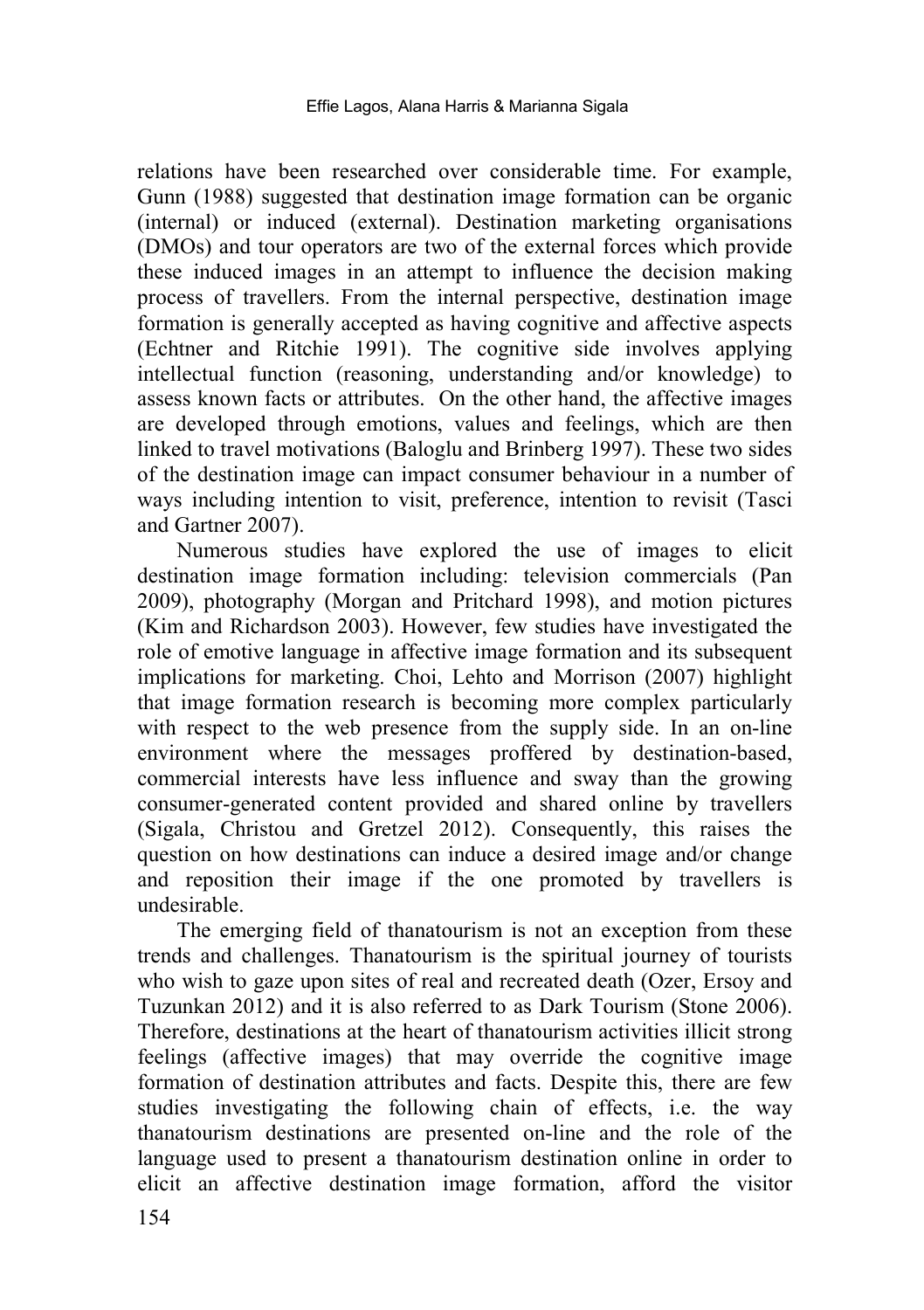motivation to experience the place and assist in visitors' segmentation. To explore the latter, this study uses Gallipoli as its study context, as it represents known and highly visited dark tourism destination that is also widely promoted on the Internet. To that end, the paper first analyses the concept and purposes of thanatourism and it then investigates the related literature discussing the role of emotions in decision-making processes. Later, the literature on thanatourism is used for presenting and analysing the case of Gallipoli. Finally, the study collects and analyses content used by operators to promote Gallipoli online in order to explore the use of emotive language in eliciting visitors' motivation and show how the latter can be used as a means of segmenting the potential market of visitors to Gallipoli.

# **LITERATURE REVIEW**

#### **Thanatourism**

Seaton (1996) described thanatourism within the historical context of thanatopsis and explored motives that provoke thoughts or reflections of contemplating death, going back to the Middle Ages. Traveling to sites where thanatopsis takes place is also considered dark tourism. Accordingly, thanatourism is a combination of thanatopsis and dark tourism (Seaton 1996). Thanatourism also embodies "pilgrimage tourism" and "battlefield tourism" (Foley and Lennon 1996, Seaton 1996, Slade 2003, Stone 2006, Best 2007, Hall, Basarin and Lockstone-Binney 2010, Hede and Hall 2012). Battlefield tourism involves observing places where battles took place (Hall, et al. 2010) with studies exploring WWI battlefields of France (Dunkley, Morgan and Westwood 2011) to more recent sites of conflict such as Vietnam (Henderson 2000). A personal commitment and intention is seen in thanatourists (Lennon and Foley 2000, Dunkley, et al. 2011), while visitors to battlefields aim to commemorate significant dates that are associated with major events (Hall, et al. 2010). Seaton (1996) claimed pilgrimage is the highest form of thanatopsis, since it involves physical presence at a setting where death has occurred. Lennon & Foley (2000) added a psychological dimension to pilgrimage tourism by specifying that pilgrimage is not limited to a physical journey of participants, since the journey also includes a spiritual and reflective element. Adding to the value of tourism psychology, Hede and Hall (2012) noted that pilgrimage tourism evokes emotions and the journey is as much part of the pilgrimage as it is a visit to the destination.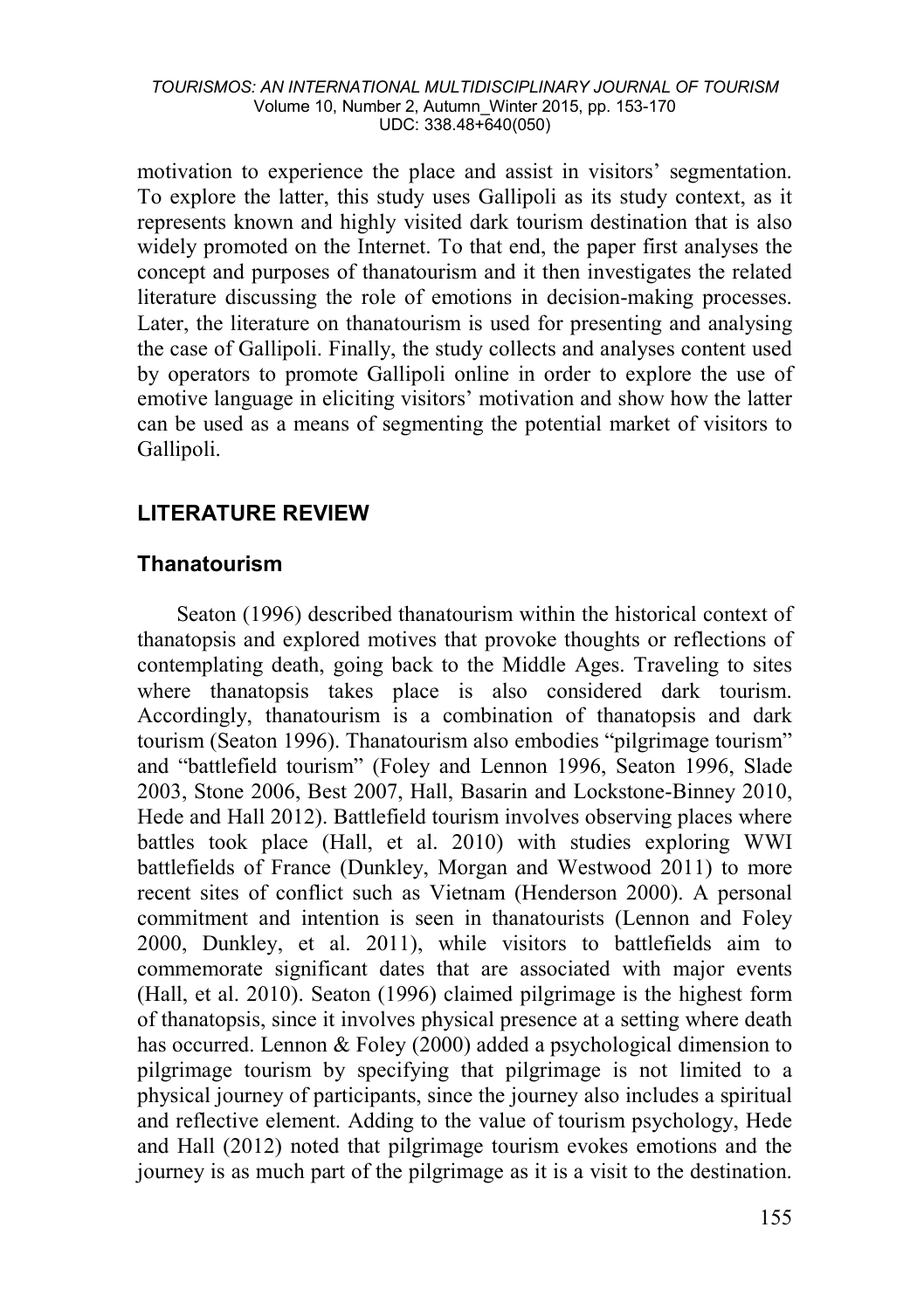Visits to battlefields can also have an ideological significance, which provides a meaning to people who visit them (Foley and Lennon 1996, Hyde and Harman 2011).

The work of Slade (2003) established that thanatourism can be defined according to the motivation of the visit. Slade discussed the importance of surveying people to ascertain the motivation of the visit. However, he argued that each visit may have a different reasoning behind it, and so, people visiting battlefields should not automatically be viewed as thanatourists. Seaton's (1996) definition of thanatourism is also based on motivational factors. A tourist's motive could be: a fascination of death; a desire to witness public enactments of death; a desire to witness sites of mass or individual deaths after they have occurred; a desire to visit war memorials and graveyards of the dead; a desire to travel to view material evidence, or a desire to travel as a simulation of death. Dunkley et al. (2011) also found a variety of motivating factors in their qualitative study of the battlefields of France from the WWI. Slade (2003) argued however, that people visiting dark sites have a better understanding of who they are and that they are not thanatouristically motivated. Wight (2005) identified two types of thanatourists based on a different emotional scale. The first group are the 'survivors'; this group of people carry a simple emotion of a memory, which may naturally disappear over time. The second group represent the general 'leisure' tourists who visit the site because they respond to supplier's marketing efforts. French et al. (2000) defined 'leisure' as quality time away from committed work. Hence, overall, the literature presents the visitor motivation as a common theme in this emerging field of thanatourism.

#### **Role of Emotions in Decision Making**

A theme emerging from the literature is that it is the emotional return that a thanatourism site provides to the visitors rather than the attributes of the site itself that is the motivation behind thanatourism consumption. A lack of attention has been afforded to the role of emotion and the consumption of tourism experiences and dark tourism experiences in particular (Stone and Sharpley 2008, Basarin 2011).

Burns and Neisner (2006) noted that emotions impact on our beliefs and guide us on how to behave to the world around us. Emotions act as a source of information, which then leads to forming an attitude (Palmer 2010). Emotions are important to explore, as they play a central role in our lives and in decision-making. The emotion of nostalgia is common among visitors of a heritage destination and is one shared by all ages.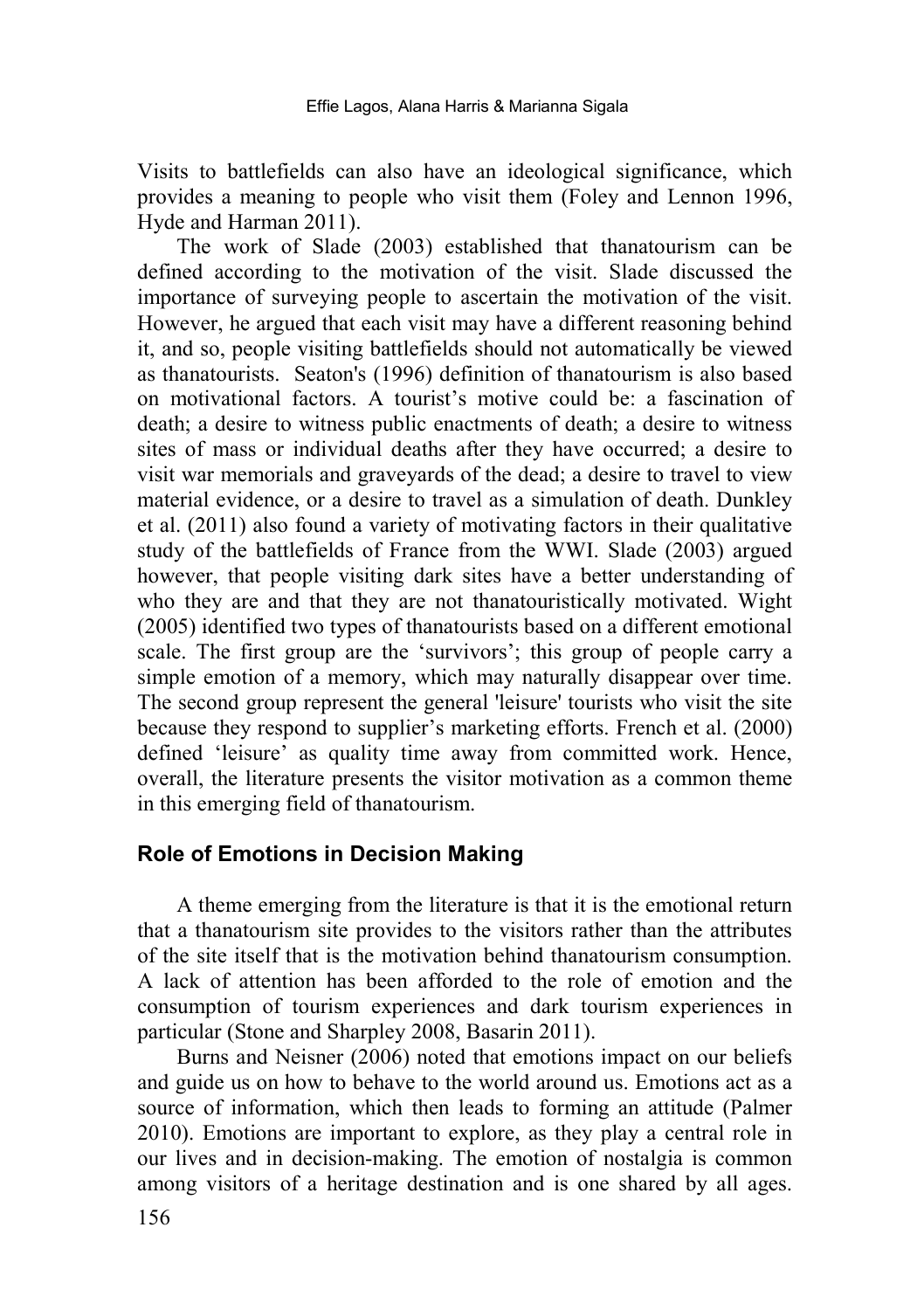Goulding (1999) discussed nostalgia as being more prevalent in those visitors who can personally relate to the past, feel alienated in the present and who lack social networks. 'Knowledge nostalgia' is a significant element of the heritage tourism experience with imagination also playing a vital role (Goulding 2000). The visitor prefers to use imagination as a source of escape so the experience becomes authentic. The connection between thanatourist motivation and emotions has not been extensively explored in the literature, although Stone and Sharpley (2008) suggested that 'dark tourism can potentially transform the seemingly meaningless into the meaningful through the commodification, explanations and representations of darkness that have impacted upon the collective self'.

#### **Gallipoli as a Thanatourism Destination**

The Gallipoli National Park has particular historical and cultural significance, which draws attention by visitors especially on Anzac Day, 25th April. Its cultural significance lies in the fact that Anzac Day in Australia is devoted to being a "national holiday" (Hall, et al. 2010). For the Australians especially, Gallipoli was the pivotal experience in the establishment of national identity. About a decade ago Yurtseven & Donmez (2005) identified growth in interest in tourism to Gallipoli. Later, Dore (2006) added that visitors to Gallipoli have steadily increased especially among young people, while recently authors (Ozer, et al. 2012) have also attempted to forecast visitation by Australians.

The visit to Gallipoli Peninsula for Anzac Day has been described as civil pilgrimage (Hede and Hall 2012) or secular pilgrimage (Hyde and Harman 2011). Australians and New Zealanders visiting Gallipoli feel that it is the place where their nations began (Seaton 1996, Hall, et al. 2010), and connected with nationhood and explaining what it means to be an Australian (Slade 2003, Scates 2007, Hall, et al. 2010, Basarin 2011, Hyde and Harman 2011, Cheal and Griffin 2013), although its significance as a dark tourism site is recognised more broadly (Stone and Sharpley 2008).

Some of the characteristics of visitors to Gallipoli profile travelers as majority being first time travellers, also there are more organised group visitors than alone. Additionally, there are three times more Australians travelling to Gallipoli than New Zealanders (Yurtseven and Donmez 2005). The majority of the respondents stay in Turkey for two weeks, while spending two days only in Gallipoli. Identifying the motivational characteristics of the Anzac visitors is thus important in order to achieve effective management of the site and a better quality of service in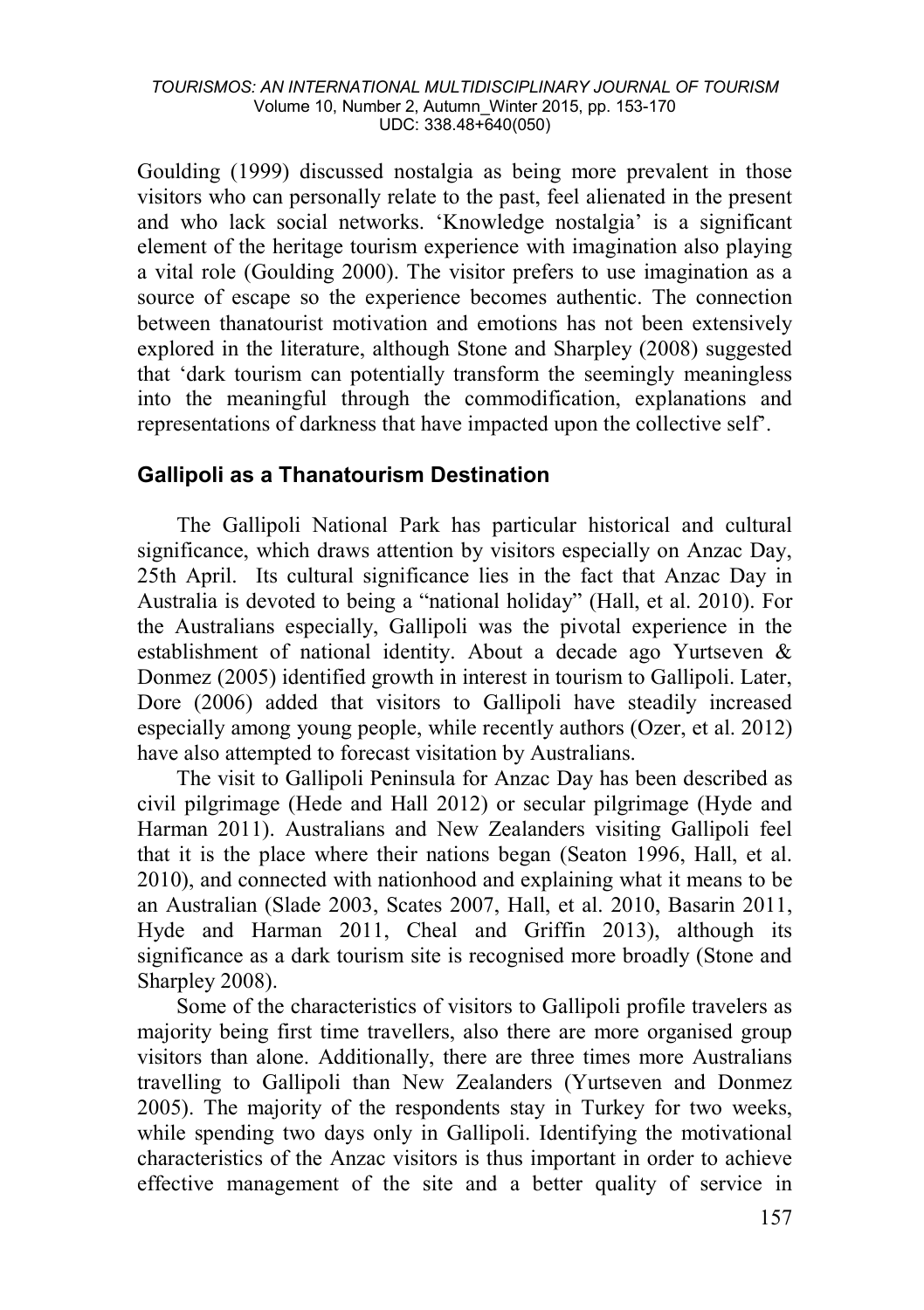Gallipoli (Yurtseven and Donmez 2005, Dore 2006). Studies indicate that the primary motivation for people visiting Gallipoli is based on commemoration, which is linked to remembering those who have died servicing their country (Slade 2003, Dore 2006, Basarin 2011, Hyde and Harman 2011, Cheal and Griffin 2013) and which suggests visiting Gallipoli as a spiritual journey. According to McKenna & Ward (2007), for the Australian pilgrims the importance in visiting Gallipoli as a battlefield site lies in the realisation of the many young lives that lost in the 1st World War. Hede & Hall's (2012) exploration of emotions indicates the arise of both positive and negative emotions when visiting Gallipoli. Joy arises as the most common emotion, while sadness follows to a lesser extent and is reflected through sorrow and sympathy for the Australians that died in 1915.

#### **METHODOLOGY**

#### **Research Aims**

This study aims to understand the language patterns used on websites for influencing travelers to visit Gallipoli by analysing emotive language and categorising it according to different segmentations of Gallipoli visitors. This aim is important because although the concept of dark tourism has attracted growing academic and media interest, there are few studies examining the different tourist types and their motives for visitation (Catalca and Yurtseven 2003). Coupled with the dramatic increase in visitor numbers to Gallipoli over the recent years (Ozer, et al. 2012), the urgency of the research aim is established.

#### **Research Method**

The methodology adopted for this study is website content analysis. Content analysis is a technique whereby the researcher analyses published documents produced for other purposes (Weber 1990, Altinay and Paraskevas 2008). Analysing text includes not only printed material but also pictures and other digital forms used in the form of communication (Veal 2006). Trends and patterns are examined in documents, the relationships of words are analysed and inferences made (Stemler 2001, Veal 2006, Altinay and Paraskevas 2008). Additionally, content analysis may present what is there and what is not (Carney 1972). Content analysis has been widely used in leisure and tourism studies (Malloy and Fennell 1998, Wan 2002, Peel and Steen 2007, Law, Qi and Buhalis 2010, Hede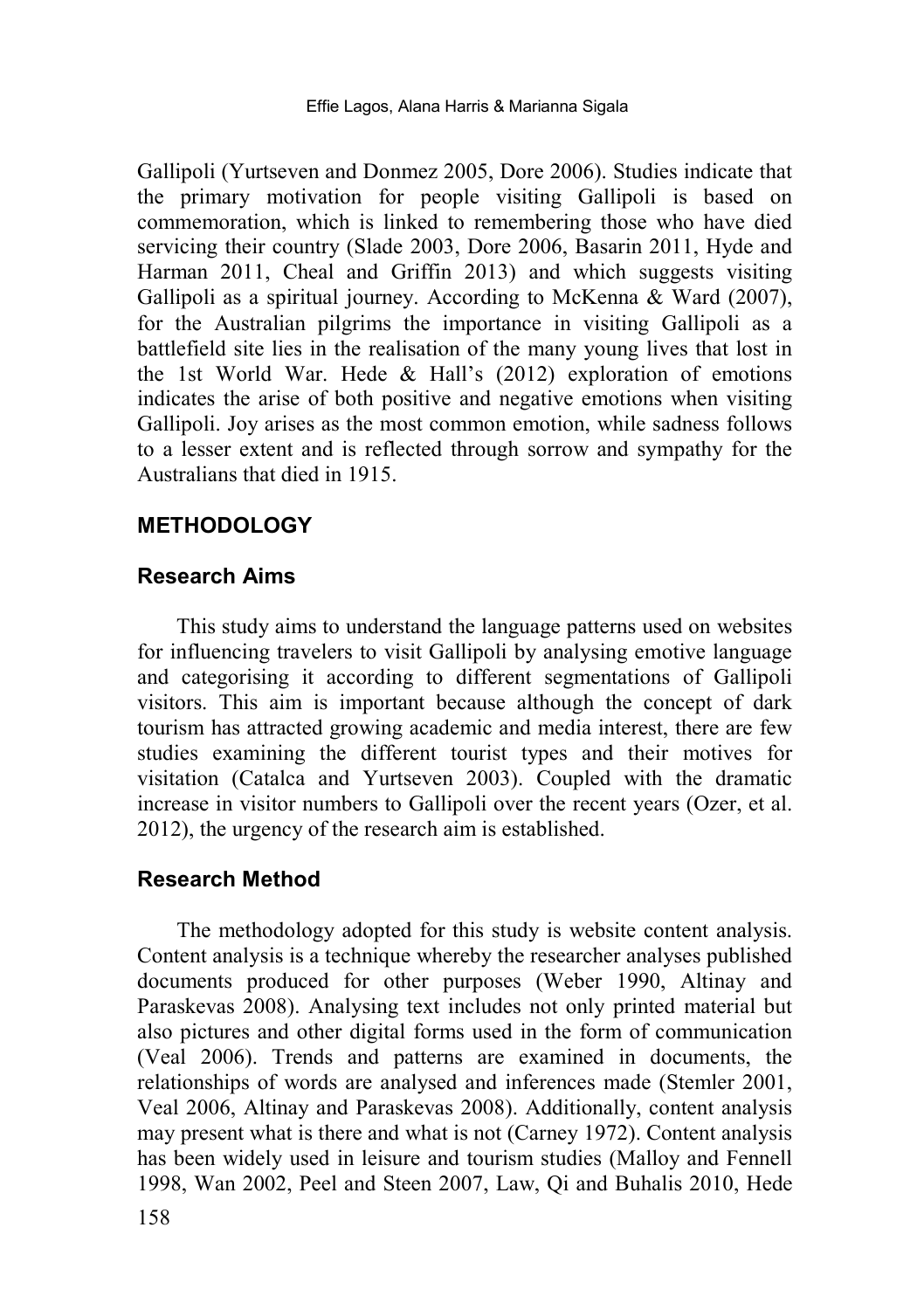and Hall 2012). Content analysis involves counting the number of occurrences of certain phrases, which tends to quantitative (Veal 2006). However, Sarantakos (2005) suggests that content analysis can be either quantitative or qualitative depending on its application. This process, which involves identifying a concept and then examining its existence in a set of documents, is described by Altinay and Paraskevas (2008) as 'conceptual' content analysis. During this process the researcher needs to decide whether the concept will be counted once or each time it appears.

Bloor and Bloor (2007) discuss context being an important part in the construction of meaning. Language and context are interrelated and together contribute to meaning. Moreover, it is advocated that it is important to understand the influences on the creation of meaning, whereby meaning making is based on the mind of the language users (Van Dijk 1997). Thus, studying the language patterns used in discourses can identify the intentions of the communicators and may reveal the cultural pattern of the independent visitor type (Weber 1990, Sarantakos 2005). When people engage in language they can be members of social categories, communities or cultures (Van Dijk 1997) and the interaction between language users reveals the roles each party plays. Usunier and Rouline (2010) also discussed the importance of a website communication style showing that different cultures have different understanding of the content. This suggests that the website content may influence consumer behaviour. Additional research in online marketing shows the role of images in providing websites particular attributes, and so, this research stream provides evidence of the need to use images for achieving differentiation (Phelan, Mills, Douglas and Aday 2013). Within the context of dark tourism and Gallipoli, discourse can also influence perceptions of dark sites (Wight 2005) and different contexts can evoke different emotions (Page and Mapstone 2010). Therefore text analysis with consideration to the roles of stakeholders within the tourism context was considered appropriate for this study. In this vein, this study utilises conceptual content analysis by categorising the frequency of the data (Stemler 2001). Words of potential interest are identified and then grouped according to their meaning (Weber 1990). Hede and Hall (2012) applied content analysis on 17 dairies that were obtained from the National Museum of Australia website, 'Anzac Pilgrims; Recent experiences at Gallipoli'.

The criteria that were used were based on travelers' emotions. The set categories included two dimensions of emotions; positive and negative. In each of these dimensions, three clusters were formed based on their association with the analysed text. For the positive dimension, the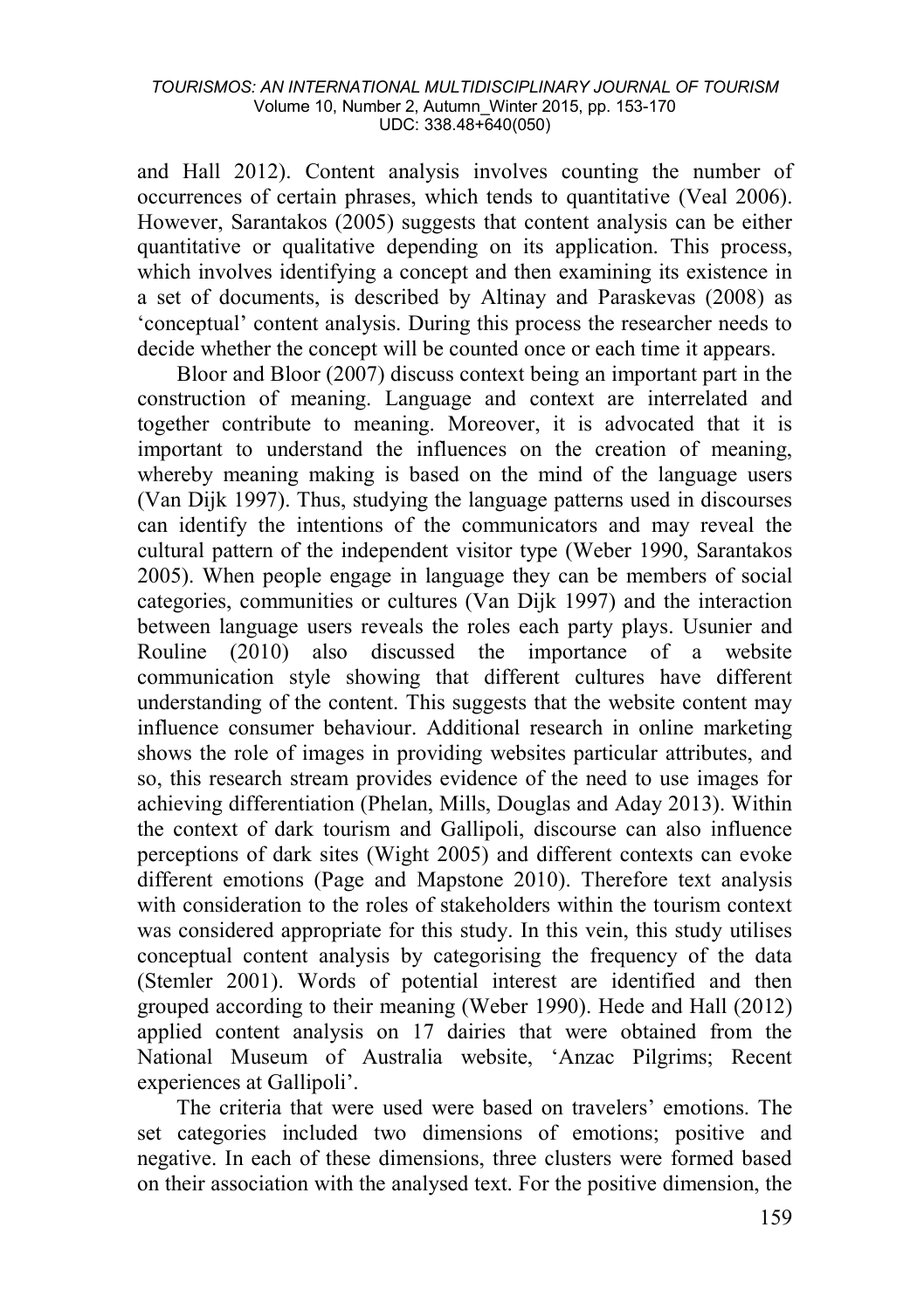emotional clusters were *Love, Joy* and *Surprise* and for the negative dimension, the emotional clusters were *Anger, Sadness* and *Fear.* A similar approach was adopted by Baloglu & Brinberg (1997) who evaluated 11 Mediterranean countries (including Turkey) as tourism destinations, by using 4 affective dimensions (pleasant: unpleasant, relaxing: distressing, arousing: sleepy, exciting: gloomy), which in turn categorised Turkey as 'unpleasant' and 'distressing' but acknowledged that potential visitors may still be aroused to visit.

#### **Research Sample and Design**

This study used information about Gallipoli that was published in tour operators' websites. Appropriate websites were identified by entering the following keywords or phrases into Google: 'Gallipoli', 'Gallipoli tours' & 'Anzac Day tours'. Similar studies utilising this approach include: Choi et al (2007) content analysis of language and image presented on Macau websites; and Pan & Li (2011) who used Google Adwords for their study into 'stereotypical', 'affective' and 'uniqueness' image phrases of China.

The results were filtered using the following criteria: websites had to appear on the first page of the Google results, websites had to be Australian, New Zealand or Turkish based operators and websites had to include tours to Gallipoli any time of the year (not only to commemorate Anzac Day). The website retrieval was conducted in April 2010 and 21 websites were selected for the analysis. In November 2013, the same websites were used for collecting data and conducting a similar content analysis. Data collected in 2013 were compared to those collected in 2010 in order to monitor and measure any changes about the evolution of brand formation and visitors' motivation in Gallipoli.

Applying Weber's (1990) framework, words were then grouped according to their meaning within the specific situation (Gee 1999). This qualitative approach of text mining and applying expert judgement was also used in Choi et al's (2007) study. In this study, Wordle is used to count the frequency of words appearing in one tour description for each of the 21 websites. Wordle is a software program, which counts the frequency of words that appear in a piece of text (McNaught and Lam 2010) and has already been applied in studies of content analysis, for example Nickerson (2010). Studies have already used Wordle as a research tool since its release (Lester and Robinson 2009, Meyer and Schroeder 2009).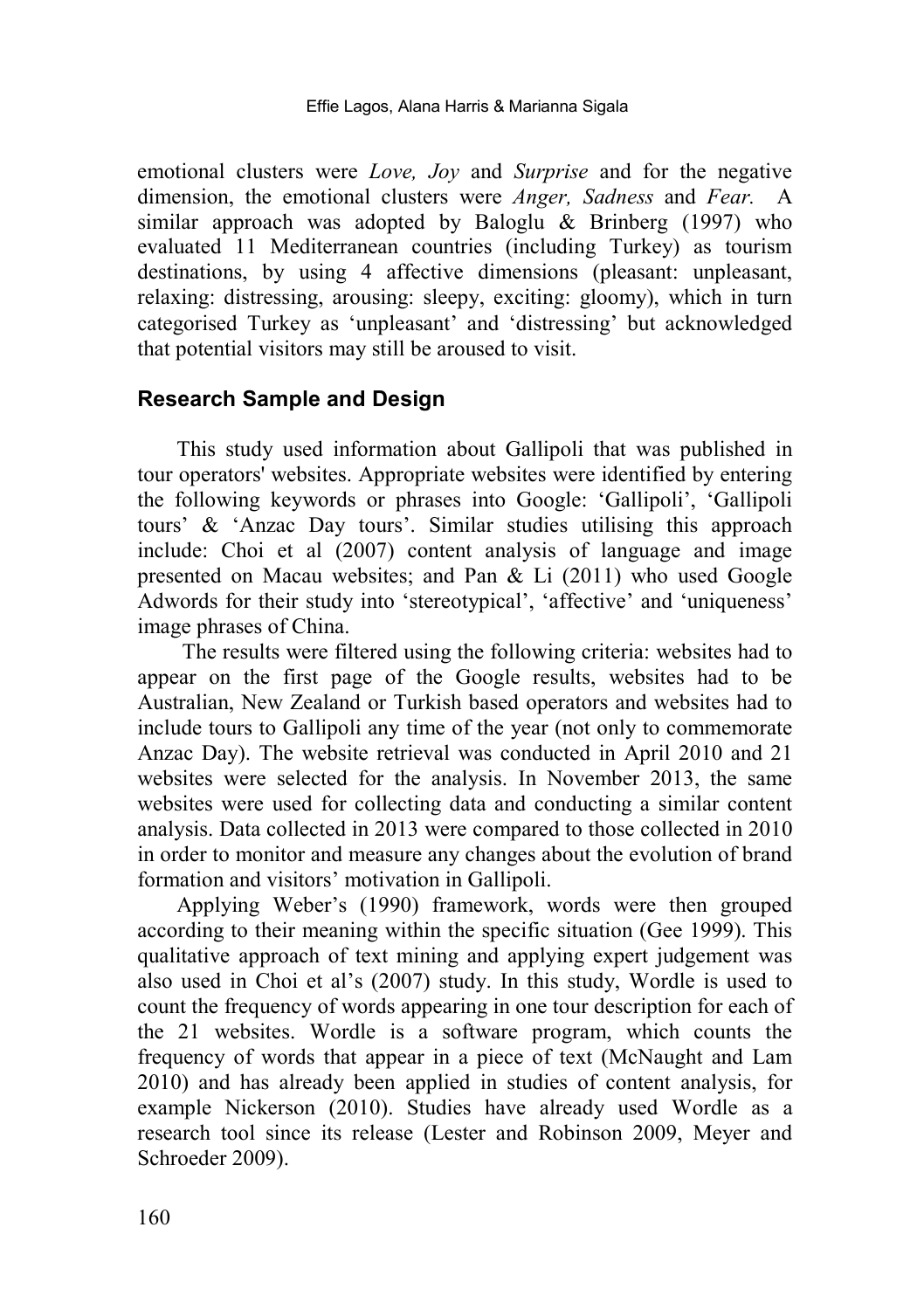One important limitation when applying content analysis is the lack of consistency during coding, which can lead to unreliability (Weber 1990, Sarantakos 2005). Another limitation noted by Altinay & Paraskevas (2008) is that only a limited amount of documents may be available. Additionally, large portions of text may be more difficult to code than words or smaller phrases, (Weber 1990, Malloy and Fennell 1998). During content analysis, researchers need to be on the Internet at approximately the same time to avoid widely different results (Wan 2002). Law et al (2010) identified that there has been limited research into tourism website evaluation and there are no current agreed upon standards, this presents a limitation in this research.

### **Findings**

Given that the term 'Anzac' was used as a search criterion for websites it is not surprisingly that the word 'Anzac' yielded the most responses. While in 2011 Anzac was the top word used in websites, this word is still prominent in websites examined in 2013. The next most frequently used words found in websites' content examined in 2011 were 'service', 'battle' or 'battlefields', 'dawn', 'memorial' (see Table 1). These are descriptive terms, which communicate destination attributes about Gallipoli as a destination. In contrast, the most frequent used words used in the same websites in 2013 were "Tours", "Anzac", "Gallipoli", Day, "Istanbul" (Table 1).

| 2011               |           | 2013        |           |
|--------------------|-----------|-------------|-----------|
| Words              | Frequency | Words       | Frequency |
| Anzac              | 95        | tour, tours | 192       |
| service, services  | 46        | Anzac       | 170       |
| battle battlefield | 44        | Gallipoli   | 105       |
| Dawn               | 28        | Day         | 94        |
| memorials,         |           | Istanbul    | 84        |
| memorial           | 21        |             |           |
| museum             | 17        | Service     | 73        |
| cemetery,          |           | Turkey      | 64        |
| cemeteries         | 13        |             |           |
| war, warships      | 13        | Memorial    | 34        |

**Table 1.** Frequency of word occurrence in websites examined in 2011 and 2013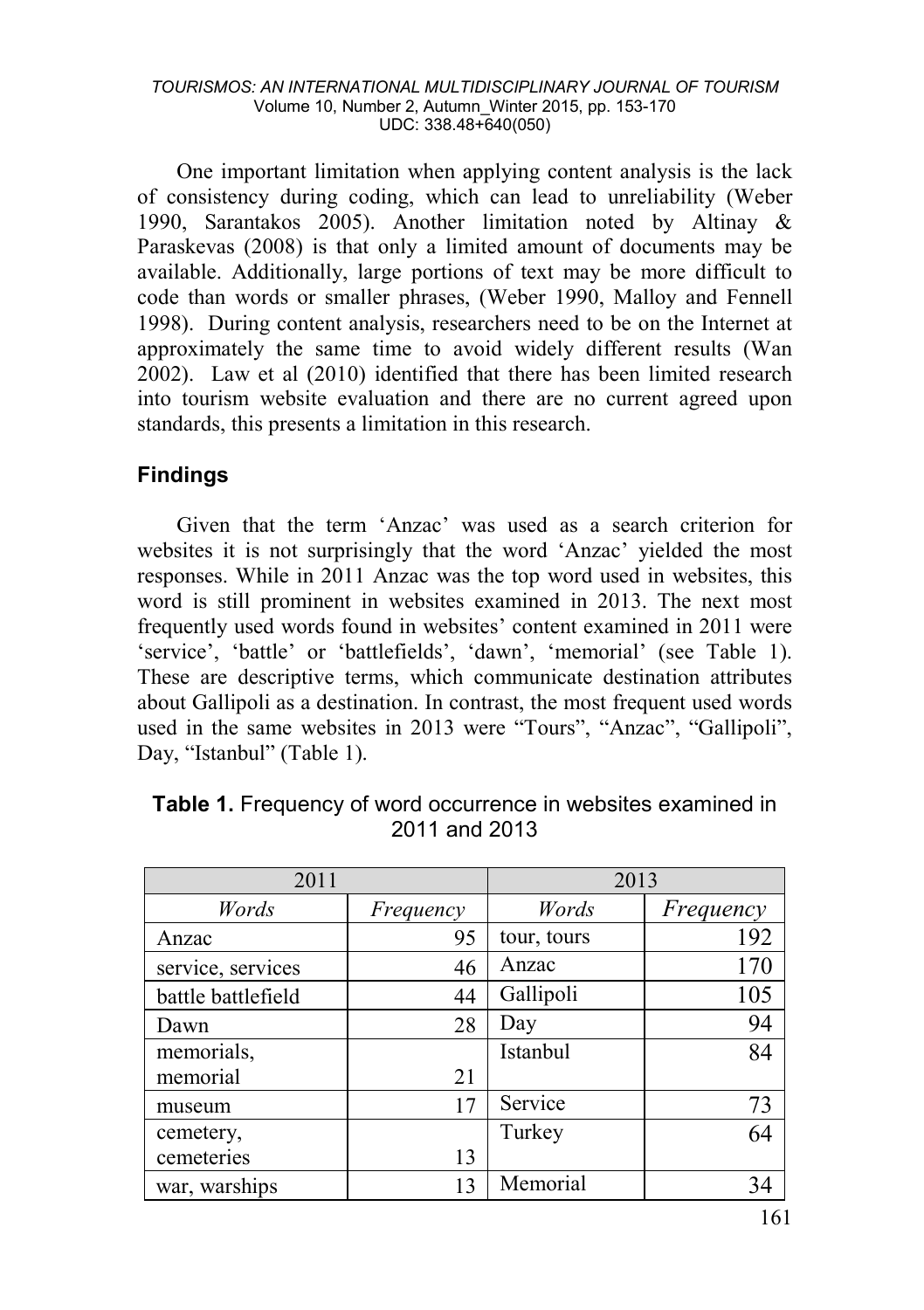| historian, history    | 13 | April        | 31 |
|-----------------------|----|--------------|----|
| explore, exploring    | 12 | sites        | 31 |
| walk, walking         | 11 | Dawn         | 27 |
| commemoration,        |    | Cove         | 24 |
| commemorative         | 10 |              |    |
| national              | 10 | 2015         | 18 |
| trenches              | 8  | time         | 17 |
| beach, beaches        | 8  | travel       | 12 |
| remembrance,          |    | Battlefields | 11 |
| remember              | 7  |              |    |
| legend, legendary     | 6  | cemetery     | 11 |
| cruise, cruising      | 6  | experience   | 11 |
| tunnels               | 5  | Troy         | 17 |
| sacrifice, sacrificed | 5  | Turkish      | 11 |
| ceremony              | 4  | share        | 11 |
| Moving                | 4  | stay         | 10 |
| campaign              | 3  | beach        | 10 |
| Landings              | 3  | national     | 10 |
| allies, ally          | 3  |              |    |

Effie Lagos, Alana Harris & Marianna Sigala

Emotive related words were then identified to determine how Gallipoli is represented in website information sources. Word clusters were formed relating to historical interest, desire for learning, curiosity and remembrance (Dore 2006). The categorisation is based on clusters already defined by researchers, Catalca and Yurtseven (2003) and Dore (2006). A comparative analysis of the results was then undertaken (Tables 2 & 3). The clusters by Catalca and Yurtseven (2003) determine the level of motivation to participate in Anzac Day. The first group is the *Active Anzac Day Group*, this group reflects high motive level of attending Anzac day. The second group is the *Passive Anzac Day Group*, which has a lower motive level of participating in Anzac day festivities. The Active Anzac group also includes an extremely high level of motivation, which the researchers consider it as a separate category, the *Completely Active Anzac Group* (Catalca and Yurtseven 2003).

162 The second categorisation is based on Dore's (2006) clusters. The first group is *Commemoration*; this cluster links words that represent remembrance to those who have died in the service of their country. Additionally, words that describe historical interest and war related words are included in this category. The second cluster is *Information*.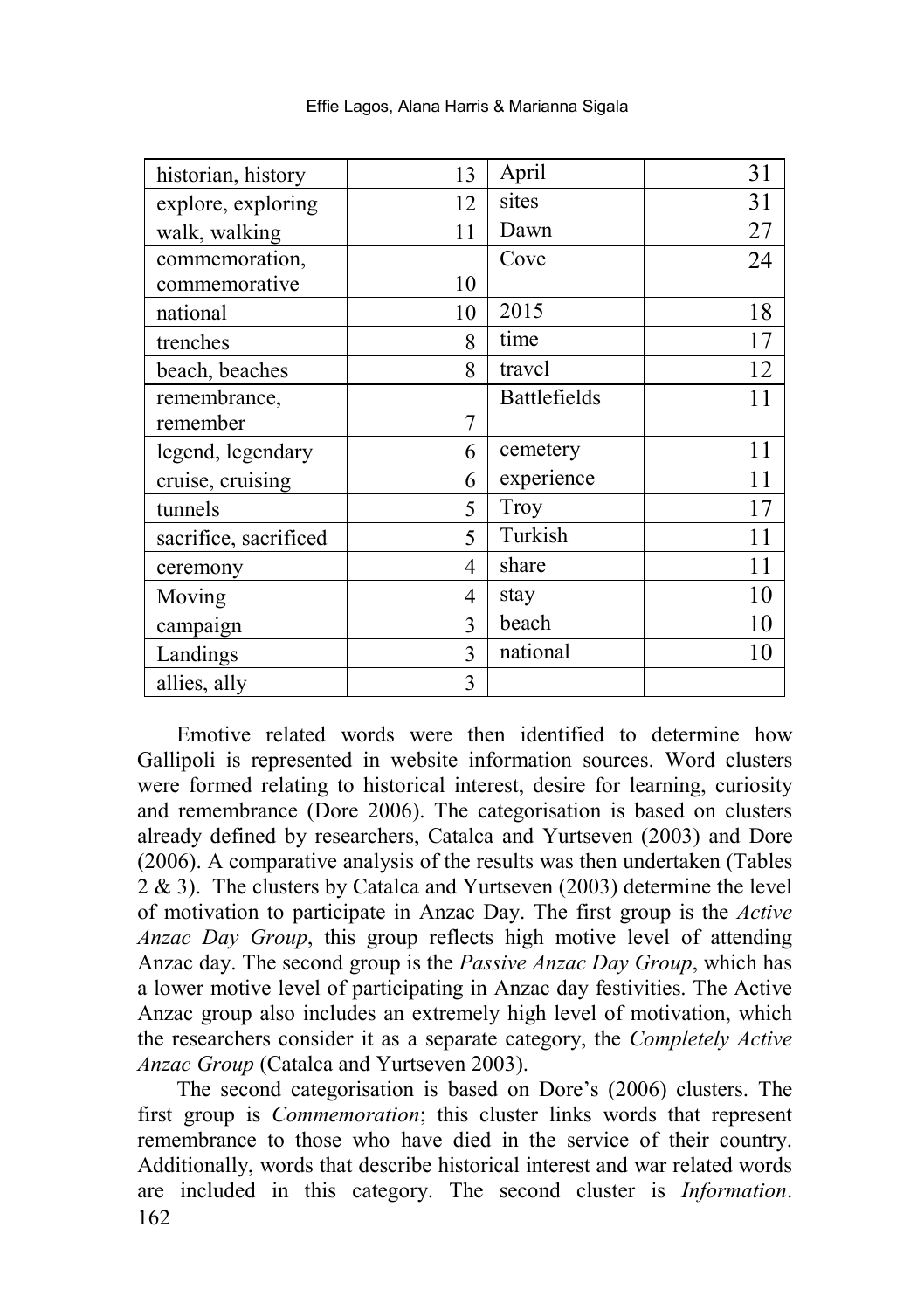Battlefields are often referred to as sites that educate (Dore 2006), so words that describe 'knowledge seeking' are included in this category. These words connect with visitors who want to learn about sites and the people who were involved in the Anzac battle. The third cluster is *exploration*. This cluster includes 'action' words as they relate to visitors who are curious and seek an authentic experience (Dore 2006). The fourth cluster is *Reflection, which* includes words that represent a 'spiritual connection' to the site. The final cluster is *leisure*. Words included in this category are 'beach', 'relax' and 'scenery'.

The results show that the language used in the websites both in 2011 and 2013 represents a commemorative experience (Tables 2 & 3). The 'Active Anzac' cluster (Table 2) and the 'Commemoration' cluster (Table 3) have resulted with the highest usage of words.

|                            |                   | Words |
|----------------------------|-------------------|-------|
| <b>Clusters</b>            | <b>Words 2011</b> | 2013  |
| Commemoration              | 312               | 522   |
| Information                | 37                |       |
| Exploration                | 43                |       |
| Reflection                 | 16                |       |
| Leisure                    | 11                |       |
| <b>Total emotive words</b> | 419               | 1078  |

**Table 2.** Categorisation of words based on Catalca & Yurtseven (2003)

|                            |                   | Words |
|----------------------------|-------------------|-------|
| <b>Clusters</b>            | <b>Words 2011</b> | 2013  |
| Active Anzac Group         | 414               | 656   |
| Passive Anzac group        | 30                | 124   |
| <b>Total emotive words</b> | 444               | 1080  |

# **DISCUSSION**

A comparison of 2011 and 2013 took place to identify the most frequently cited words. Wordle was used for visualising the results of the words' frequencies appearing in websites both in 2011 and 2013. The word "Gallipoli" appears to be more prominent in 2013. This may be due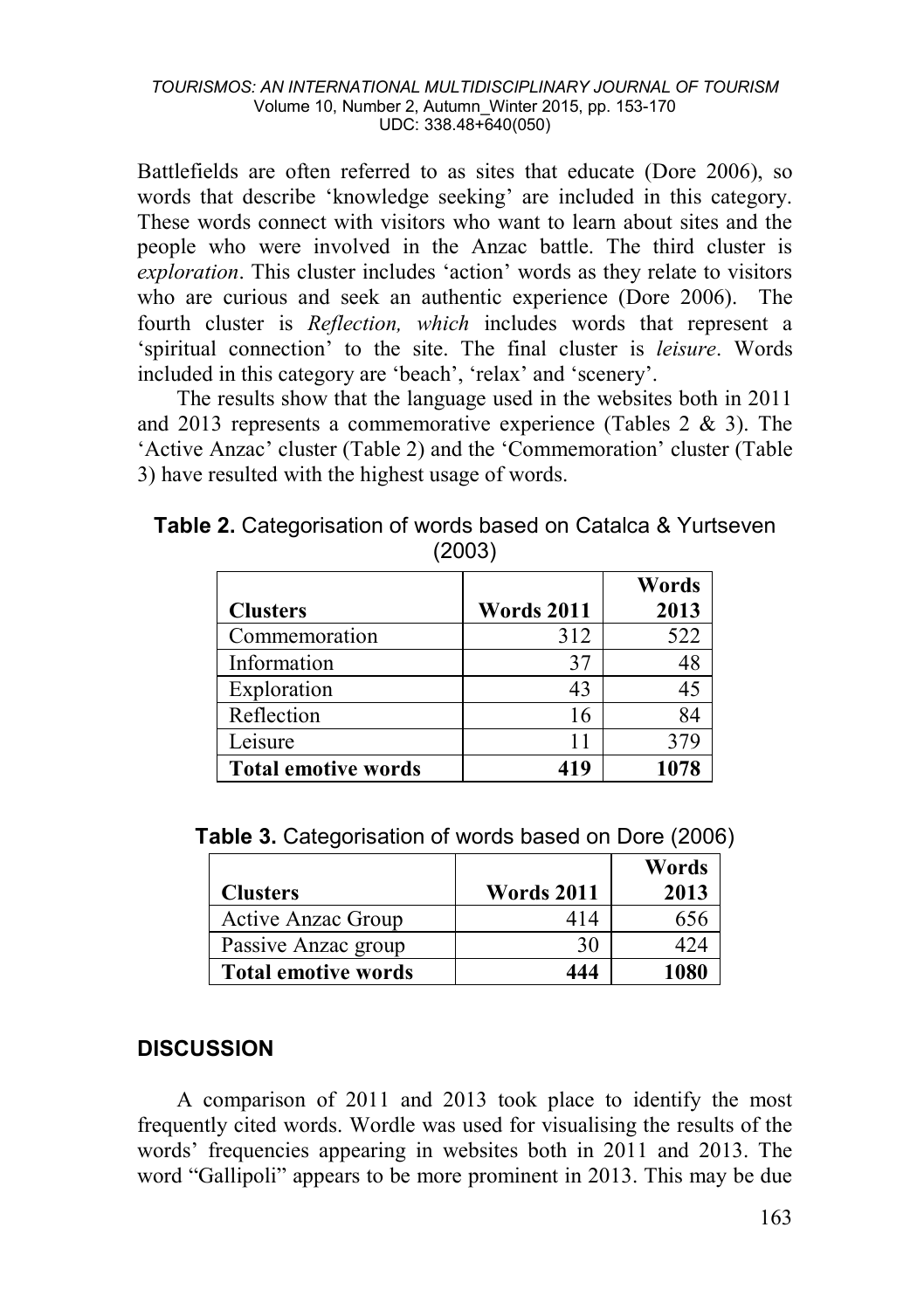to the centenary celebrations taking place in Gallipoli in 2015. The study found that Gallipoli is mainly represented as a commemorative tourism experience with the word Anzac being prominent, supporting Dore (2006) who argued that travel motivation to Gallipoli is mostly a commemorative experience. With "Anzac" being prominent word in the websites used in this study, the findings also support Catalca & Yurtseven (2003) who presented Gallipoli as a destination attracting travelers with high motivation to be part of the Anzac Dawn experience.

Additionally, there are more appearances of the word "tours" in 2013 compared to 2011. The Wordle analysis reflects that the most popular language theme in all websites is changing the theme from Dore's *Commemoration* and Catalca and Yurtseven's *Active Anzac Group* cluster segmentation towards a more leisure and excursion focus.

The tour operator websites analysed for this study continue to brand Gallipoli as a destination where the tourism will receive an "Anzac" related experience. However, this experience will have a cultural theme and will be combined with more leisure and entertainment. There are, however, implications from using this language. The use of the emotive language contributes to setting the visitors' expectation of what the experience would be (commemorative, reflection) and this can result in visitor dissatisfaction if the experience does not meet the expectations. A study by Hall et al (2010) discusses elements during the Anzac commemorations that dissatisfied visitors, such as 'transport' to Anzac Cove. So, while the language contributes to expectations about a spiritual experience, the reality is that (particularly during Anzac week) there are thousands of tourist arrivals being transported to and from the site. Hall et al (2010) suggest that with a heavy focus on the Anzac ceremony, the effective management of the special event may continue to be negative.

The findings suggest a good fit between the descriptive language used to represent the dark tourism destination attributes of Gallipoli and the emotive language used to motivate visitors to the site. This supports Pan and Li's (2011) findings which suggested that destinations could use niche phrases (combining stereotypical, affective and unique phrases) which expand the product offering for a destination. In the case of Gallipoli operators in this study, the findings support the contention that the use of emotive language contributes to the dark tourism destination image in the Australian market.

One limitation of the present research is the need to validate whether representation online fully meet target market's needs. A new methodological approach should be applied to other markets (such as backpackers) in order to validate the existing research. Further qualitative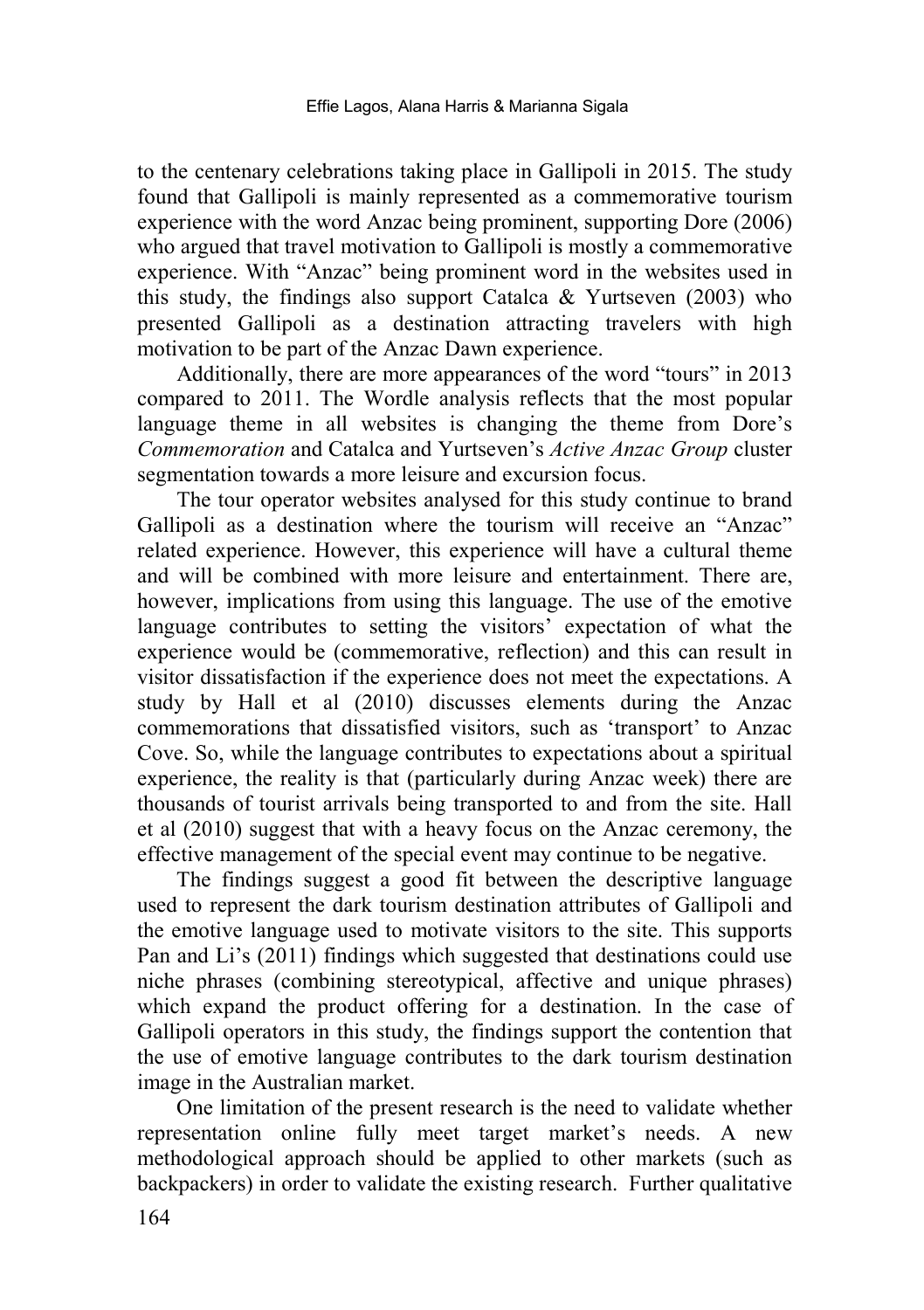research into emotions as a source of information may validate existing thanatourism market segments and research in the areas of visitor "desires" is needed to assess the thanatouristic motivational experience while in Gallipoli. Satisfying the emotional needs of visitors is clearly very important (Catalca and Yurtseven 2003). 'Nostalgia' will play a much greater role in marketing especially among the older generation (Hudson 2010, Dunkley, et al. 2011). Using a segmentation variable in quantitative research such as 'nostalgia' could assist in better understanding the visitor motivation (Goulding 1999). Finally future research conducting additional testing of perceptions in other markets may also lead to the identification of new market segments.

# **CONCLUSION**

The study has shown that the imagery of dark tourism marketed via websites can be categorised by emotive language to identify discreet market segments. This study contributes to the growing body of research into thanatourism and indicates that dark tourism products can be represented in websites using the relevant social discourse language to attract specific market segments. There are implications for further research into language linking brand with emotions (Palmer 2010). The study also explored the concept of battlefield tourism and pilgrimage tourism focusing on a cultural and nationalistic perspective. Turkey as a tourism destination has been previously examined by various studies; for example, Sönmez and Sirakaya (2002) explored affective image formation among the US respondents, but in that study Turkey was not perceived as a 'dark tourism' destination. This suggests that dark tourism destinations have the capacity to be culture specific. Unlike previous studies of image formation, which have taken the destination marketing organisations' (DMO) perspective, this study explored image formation of a dark tourism destination by categorising emotive language used in tour operators' websites for promoting the destination. Given that consumers of dark tourism are heavily reliant on the tour operators for creating their travel experiences, the aim of the study is worth examining.

With the  $100<sup>th</sup>$  anniversary of Anzac Day approaching in 2015, there is a need for marketers connected with Gallipoli to clearly understand both the thanatourism market and how to effectively communicate with the segments of that market. The study suggests that Gallipoli tour operators currently use emotive language in their websites to attract cultural groups with broad interests whereby thanatourism may be one of the special interests. Tourists seek experiences, which are different to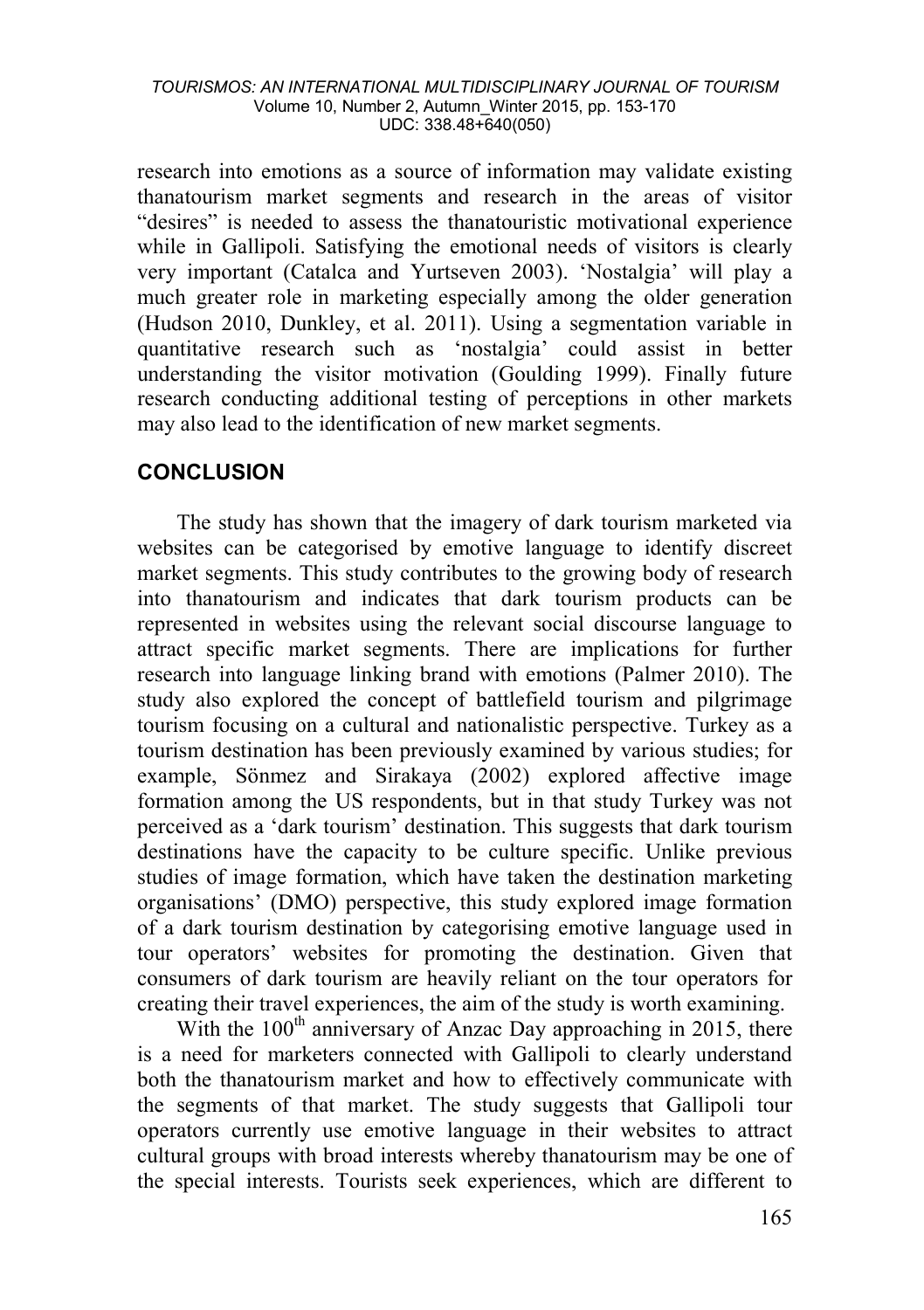everyday life; beaches, sunsets, different cultures and historical places are some of the experiences sought (Frost 2004, Best 2007).Websites carry a strong cultural element but also extend to enrich the tourism experience with leisure type tourist experiences and entertainment; this is because the ceremony that is organised at the site encourages a cultural exchange (Richards 1996). The findings imply that the use of language by marketers tends to strike a better balance between a thanatouristic experience and an overall cultural experience including a variety of attractions and tours. Ultimately, managing the ongoing sustainability of Gallipoli as a destination is important for those thanatourists who are motivated to visit it for the emotional and spiritual experience.

#### **REFERENCES**

- Altinay, L. and Paraskevas, A. (2008). *Planning Research in Hospitality and Tourism.* Oxford, Elsevier.
- Baloglu, S. and Brinberg, D. (1997). Affective Images of Tourism Destinations. *Journal of Travel Research,* Vol. 35, No.4, pp.11-15.
- Basarin, V. J. (2011). Battlefield Tourism-Anzac Day Commemorations at Gallipoli: An Empirical Analysis, *Phd Thesis,* Melbourne Australia, Deakin University.
- Best, M. (2007). Norfolk Island: Thanatourism, History and Visitor Emotions. *Shima: The International Journal of Research into Island Cultures,* Vol. 1, No.2, pp.30-48.
- Bloor, M. and Bloor, T. (2007). *The Practice of Critical Discourse Analysis, an Introduction.* London, Hodder Education.
- Burns, D. J. and Neisner, L. (2006). Customer Satisfaction in a Retail Setting: The Contribution of Emotion. *International Journal of Retail & Distribution Management,* Vol. 34, No.1, pp.49-66.
- Carney, T. F. (1972). *Content Analysis: A Technique for Systematic Inference from Communications.* Batsford London.
- Catalca, H. and Yurtseven, H. (2003). Understanding New Anzacs: A Managerial Perspective. *Anatolia,* Vol. 14, No.2, pp.127-141.
- Cheal, F. and Griffin, T. (2013). Pilgrims and Patriots: Australian Tourist Experiences at Gallipoli. *International Journal of Culture, Tourism and Hospitality Research,* Vol. 7, No.3, pp.227-241.
- Choi, S., Lehto, X. Y. and Morrison, A. M. (2007). Destination Image Representation on the Web: Content Analysis of Macau Travel Related Websites. *Tourism Management,* Vol. 28, No.1, pp.118-129.
- Dore, L. (2006). Gallipoli, a Visitor Profile [Paper Presented at the Loving It to Death Conference (2004: Port Arthur, Tas.).]. *Historic Environment,* Vol. 19, No.2, pp.46.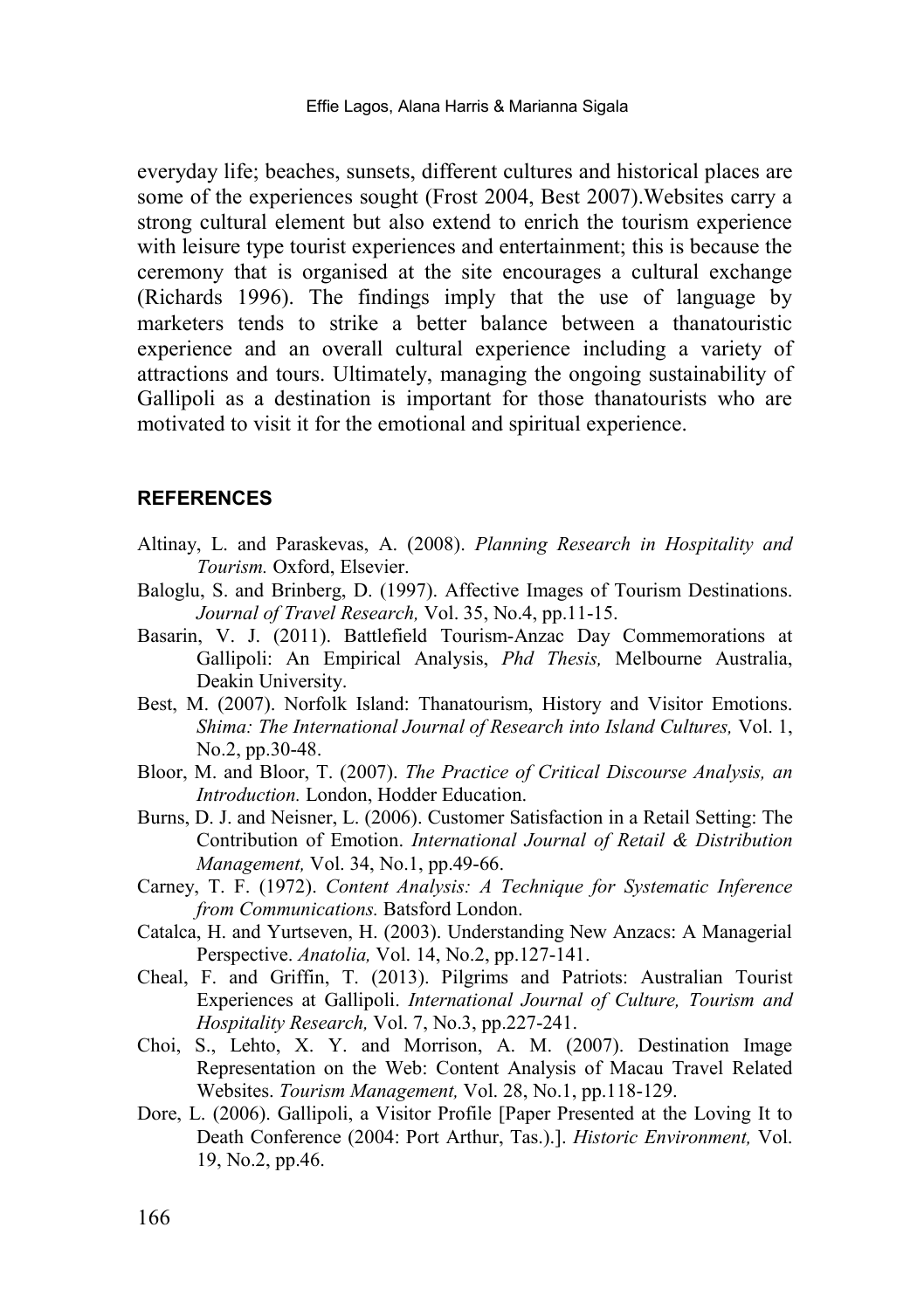#### *TOURISMOS: AN INTERNATIONAL MULTIDISCIPLINARY JOURNAL OF TOURISM* Volume 10, Number 2, Autumn\_Winter 2015, pp. 153-170 UDC: 338.48+640(050)

- Dunkley, R., Morgan, N. and Westwood, S. (2011). Visiting the Trenches: Exploring Meanings and Motivations in Battlefield Tourism. *Tourism Management,* Vol. 32, No.4, pp.860-868.
- Echtner, C. M. and Ritchie, J. B. (1991). The Meaning and Measurement of Destination Image. *Journal of Tourism Studies,* Vol. 2, No.2, pp.2-12.
- Foley, M. and Lennon, J. J. (1996). Editorial: Heart of Darkness. *International Journal of Heritage Studies,* Vol. 2, No.4, pp.195-197.
- French, C., Craig-Smith, S. J. and Colier, A. (2000). *Principals of Tourism.* Sydney, Longman.
- Frost, W. (2004). Heritage Tourism on Australia's Asian Shore: A Case Study of Pearl Luggers, Broome. *Asia Pacific Journal of Tourism Research,* Vol. 9, No.3, pp.281-291.
- Gee, J. P. (1999). *An Introduction to Discourse Analysis.*
- Goulding, C. (1999). Heritage, Nostalgia, and the "Grey" Consumer. *Journal of Marketing Practice: Applied Marketing Science,* Vol. 5, No.6/7/8, pp.177- 199.
- Goulding, C. (2000). The Commodification of the Past, Postmodern Pastiche, and the Search for Authentic Experiences at Contemporary Heritage Attractions. *European Journal of Marketing,* Vol. 34, No.7, pp.835-853.
- Gunn, C. A. (1988). *Vacationscape: Designing Tourist Regions.* Aarhus C Denmark, Van Nostrand Reinhold.
- Hall, J., Basarin, V. J. and Lockstone-Binney, L. (2010). An Empirical Analysis of Attendance at a Commemorative Event: Anzac Day at Gallipoli. *International Journal of Hospitality Management,* Vol. 29, No.2, pp.245- 253.
- Hede, A.-M. and Hall, J. (2012). Evoked Emotions: Textual Analysis within the Context of Pilgrimage Tourism to Gallipoli. *Advances in Culture, Tourism and Hospitality Research,* Vol. 6, pp.45-60.
- Henderson, J. C. (2000). War as a Tourist Attraction: The Case of Vietnam. *International Journal of Tourism Research,* Vol. 2, No.4, pp.269-280.
- Hudson, S. (2010). Wooing Zoomers: Marketing to the Mature Traveler. *Marketing Intelligence & Planning,* Vol. 28, No.4, pp.444-461.
- Hyde, K. F. and Harman, S. (2011). Motives for a Secular Pilgrimage to the Gallipoli Battlefields. *Tourism Management,* Vol. 32, No.6, pp.1343-1351.
- Kim, H. and Richardson, S. L. (2003). Motion Picture Impacts on Destination Images. *Annals of Tourism Research,* Vol. 30, No.1, pp.216-237.
- Law, R., Qi, S. and Buhalis, D. (2010). Progress in Tourism Management: A Review of Website Evaluation in Tourism Research. *Tourism Management,* Vol. 31, No.3, pp.297-313.
- Lennon, J. and Foley, M. (2000). *Dark Tourism: The Attraction of Death and Disaster.* New York, Continuum.
- Lester, D. F. and Robinson, M. (2009). Visions of Exploration. *Space Policy,* Vol. 25, No.4, pp.236-243.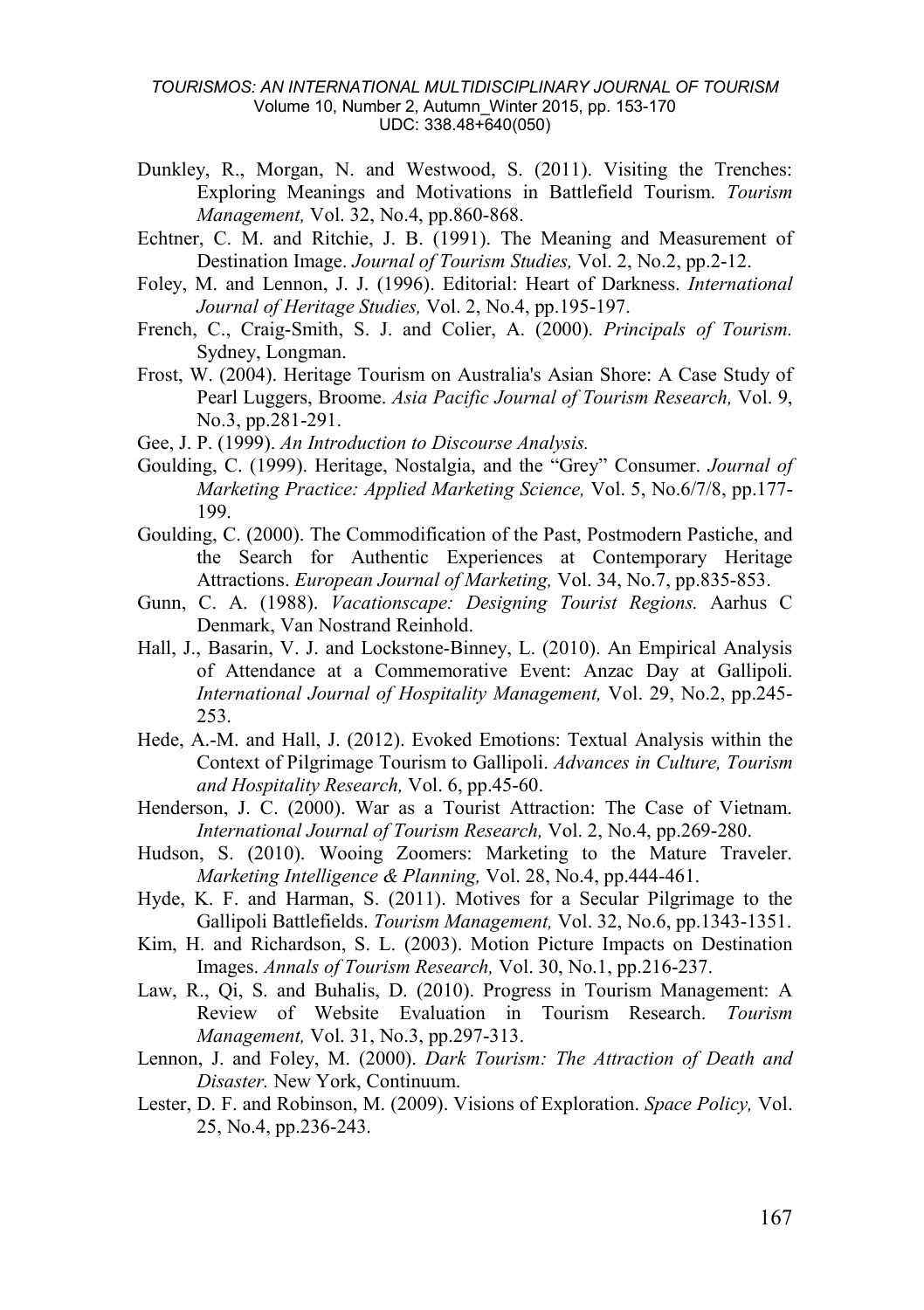- Malloy, D. C. and Fennell, D. A. (1998). Codes of Ethics and Tourism: An Exploratory Content Analysis. *Tourism Management,* Vol. 19, No.5, pp.453-461.
- McKenna, M. and Ward, S. (2007). 'It Was Really Moving, Mate': The Gallipoli Pilgrimage and Sentimental Nationalism in Australia. *Australian Historical Studies,* Vol. 38, No.129, pp.141-151.
- McNaught, C. and Lam, P. (2010). Using Wordle as a Supplementary Research Tool. *Qualitative Report,* Vol. 15, No.3, pp.630-643.
- Meyer, E. T. and Schroeder, R. (2009). Untangling the Web of E-Research: Towards a Sociology of Online Knowledge. *Journal of Informetrics,* Vol. 3, No.3, pp.246-260.
- Morgan, N. and Pritchard, A. (1998). *Tourism Promotion and Power.*
- Nickerson, J. (2010). Oliver Williamson and His Impact on the Field of Strategic Management. *Journal of Retailing,* Vol. 86, No.3, pp.270-276.
- Ozer, S. U., Ersoy, G. K. and Tuzunkan, D. (2012). Dark Tourism in Gallipoli: Forecast Analysis to Determine Potential of Australian Visitors. *Procedia-Social and Behavioral Sciences,* Vol. 41, pp.386-393.
- Page, K. and Mapstone, M. (2010). How Does the Web Make Youth Feel? Exploring the Positive Digital Native Rhetoric. *Journal of Marketing Management,* Vol. 26, No.13-14, pp.1345-1366.
- Palmer, A. (2010). Customer Experience Management: A Critical Review of an Emerging Idea. *Journal of Services Marketing,* Vol. 24, No.3, pp.196-208.
- Pan, B. and Li, X. R. (2011). The Long Tail of Destination Image and Online Marketing. *Annals of Tourism Research,* Vol. 38, No.1, pp.132-152.
- Pan, S. (2009). The Role of Tv Commercial Visuals in Forming Memorable and Impressive Destination Images. *Journal of Travel Research.*
- Peel, V. and Steen, A. (2007). Victims, Hooligans and Cash-Cows: Media Representations of the International Backpacker in Australia. *Tourism Management,* Vol. 28, No.4, pp.1057-1067.
- Phelan, K. V., Mills, J. E., Douglas, A. C. and Aday, J. B. (2013). Digital Personalities: An Examination of the Online Identity of Travel and Tourism Web Sites. *Journal of Hospitality and Tourism Technology,* Vol. 4, No.3, pp.248-262.
- Richards, G. (1996). Production and Consumption of European Cultural Tourism. *Annals of Tourism Research,* Vol. 23, No.2, pp.261-283.
- Sarantakos, S. (2005). *Social Research.* Hampshire, Palgrave Macmillan.
- Scates, B. (2007). The First Casualty of War: A Reply to Mckenna's and Ward's 'Gallipoli Pilgrimage and Sentimental Nationalism'. *Australian Historical Studies.,* Vol. 38, No.130, pp.312-321.
- Seaton, A. V. (1996). Guided by the Dark: From Thanatopsis to Thanatourism. *International Journal of Heritage Studies,* Vol. 2, No.4, pp.234-244.
- Sigala, M., Christou, E. and Gretzel, U. (2012). *Social Media in Travel, Tourism and Hospitality: Theory, Practice and Cases.* Ashgate Publishing, Ltd.
- Slade, P. (2003). Gallipoli Thanatourism: The Meaning of Anzac. *Annals of Tourism Research,* Vol. 30, No.4, pp.779-794.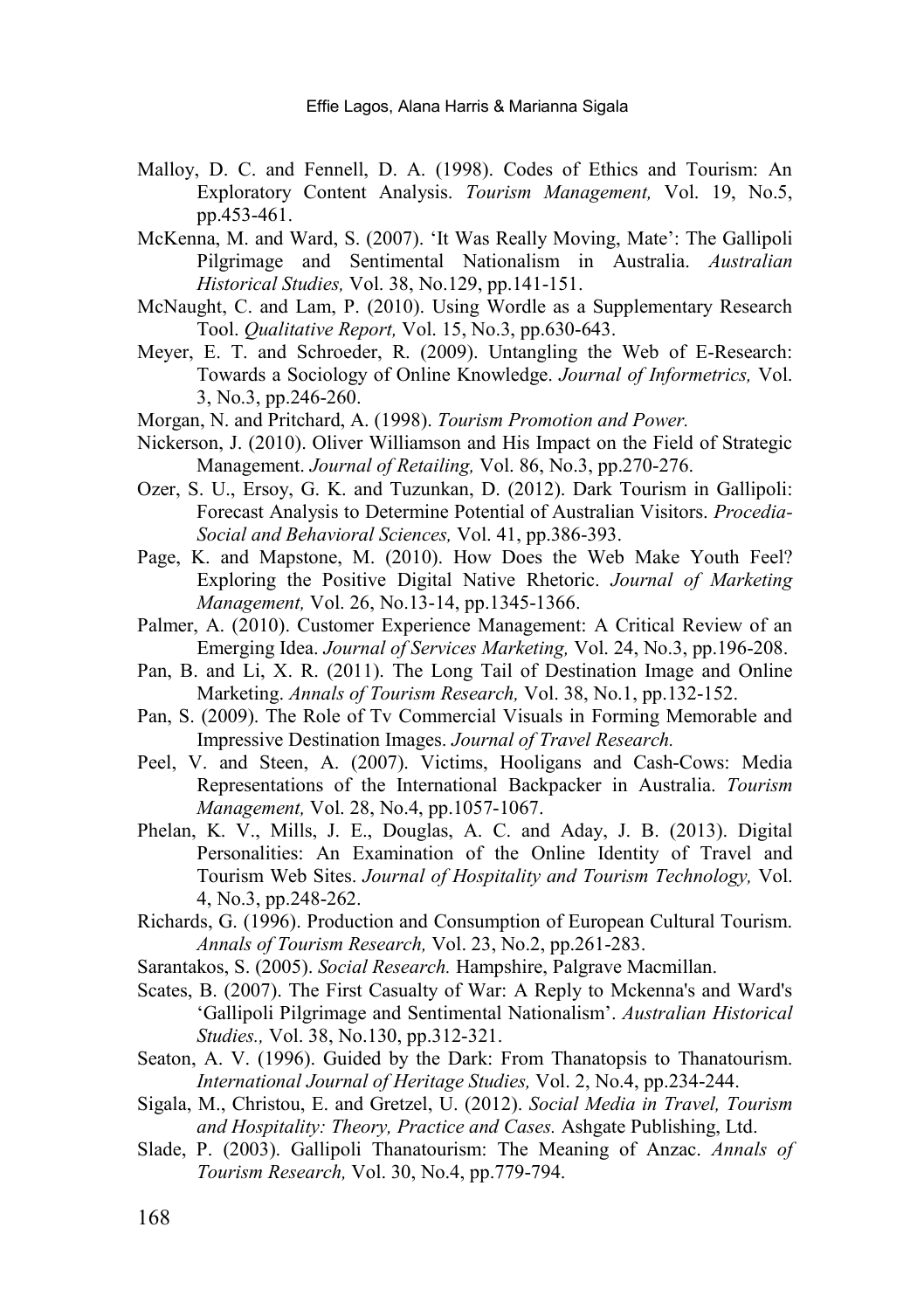#### *TOURISMOS: AN INTERNATIONAL MULTIDISCIPLINARY JOURNAL OF TOURISM* Volume 10, Number 2, Autumn\_Winter 2015, pp. 153-170 UDC: 338.48+640(050)

- Sönmez, S. and Sirakaya, E. (2002). A Distorted Destination Image? The Case of Turkey. *Journal of Travel Research,* Vol. 41, No.2, pp.185-196.
- Stemler, S. (2001). An Overview of Content Analysis. *Practical Assessment, Research & Evaluation,* Http://PAREonline.net/getvn.asp?v=7&n=17 . Accessed the 21st December 2014, at 18:20.
- Stone, P. (2006). A Dark Tourism Spectrum: Towards a Typology of Death and Macabre Related Tourist Sites, Attractions and Exhibitions. *Tourism,* Vol. 54, No.2, pp.145-160.
- Stone, P. and Sharpley, R. (2008). Consuming Dark Tourism: A Thanatological Perspective. *Annals of Tourism Research,* Vol. 35, No.2, pp.574-595.
- Tasci, A. D. and Gartner, W. C. (2007). Destination Image and Its Functional Relationships. *Journal of Travel Research,* Vol. 45, No.4, pp.413-425.
- Usunier, J.-C. and Roulin, N. (2010). The Influence of High-and Low-Context Communication Styles on the Design, Content, and Language of Businessto-Business Web Sites. *Journal of Business Communication,* Vol. 47, No.2, pp.189-227.
- Van Dijk, T. A. (1997). *Discourse as Social Interaction.* London, Sage Publications.
- Veal, A. J. (2006). *Business Research Methods: A Managerial Approach (3rd Edn).* Frenchs Forest NSW: Person Education Australia.
- Wan, C. (2002). The Websites of International Tourist Hotels and Tour Wholesalers in Taiwan. *Tourism Management,* Vol. 23, pp.155-160.
- Weber, R. (1990). *Basic Content Analysis.* California, Sage Publications,
- Wight, C. (2005). Philosophical and Methodological Praxes in Dark Tourism: Controversy, Contention and the Evolving Paradigm. *Journal of Vacation Marketing,* Vol. 12, No.2, pp.119-129.
- Yurtseven, H. and Donmez, D. (2005). Measuring and Managing Service Quality of Anzac Day as a Cultural Heritage Event. Paper presented at the 8th International Conference on Art & Cultural Management, Montreal.

*SUBMITTED: JAN 2014 REVISION SUBMITTED: APR 2014 ACCEPTED: MAY 2014 REFEREED ANONYMOUSLY*

**Effie Lagos** (effiel@angliss.edu.au) is a Lecturer at William Angliss Institute, Higher Education and Quality, 555 LaTrobe Street, Melbourne, VIC 3000 Australia.

**Alana Harris** (alanah@angliss.edu.au) is a Lecturer at William Angliss Institute, Higher Education and Quality, 555 LaTrobe Street, Melbourne, VIC 3000 Australia.